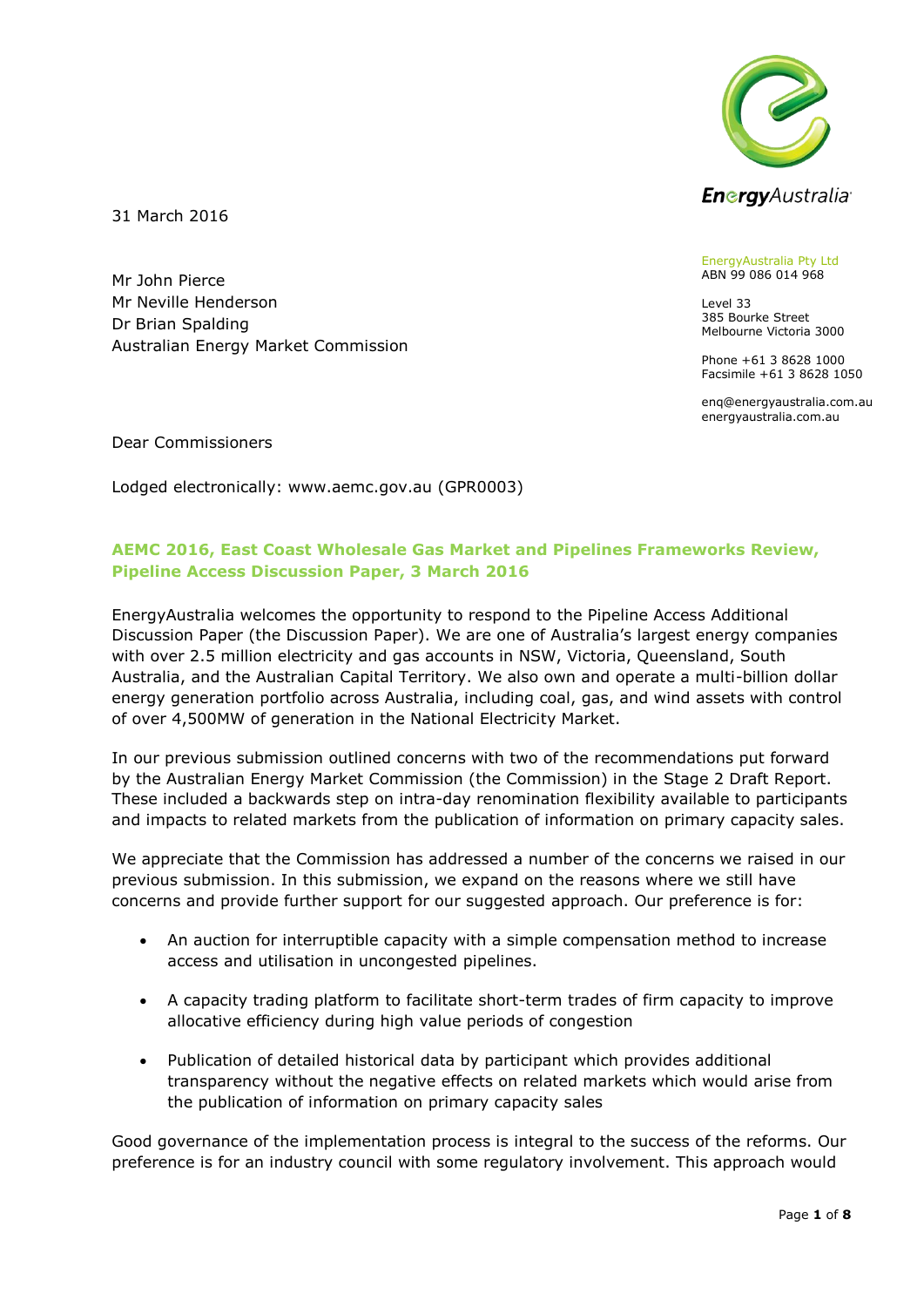provide assurance that the reforms are progressing in the right way while giving industry the flexibility to elaborate the design details to ensure they are practical and low cost.

If you would like to discuss this submission, please contact me on (03) 8628 1242 or Ben Hayward on (03) 8628 4518.

Regards

#### **Melinda Green**

Industry Regulation Leader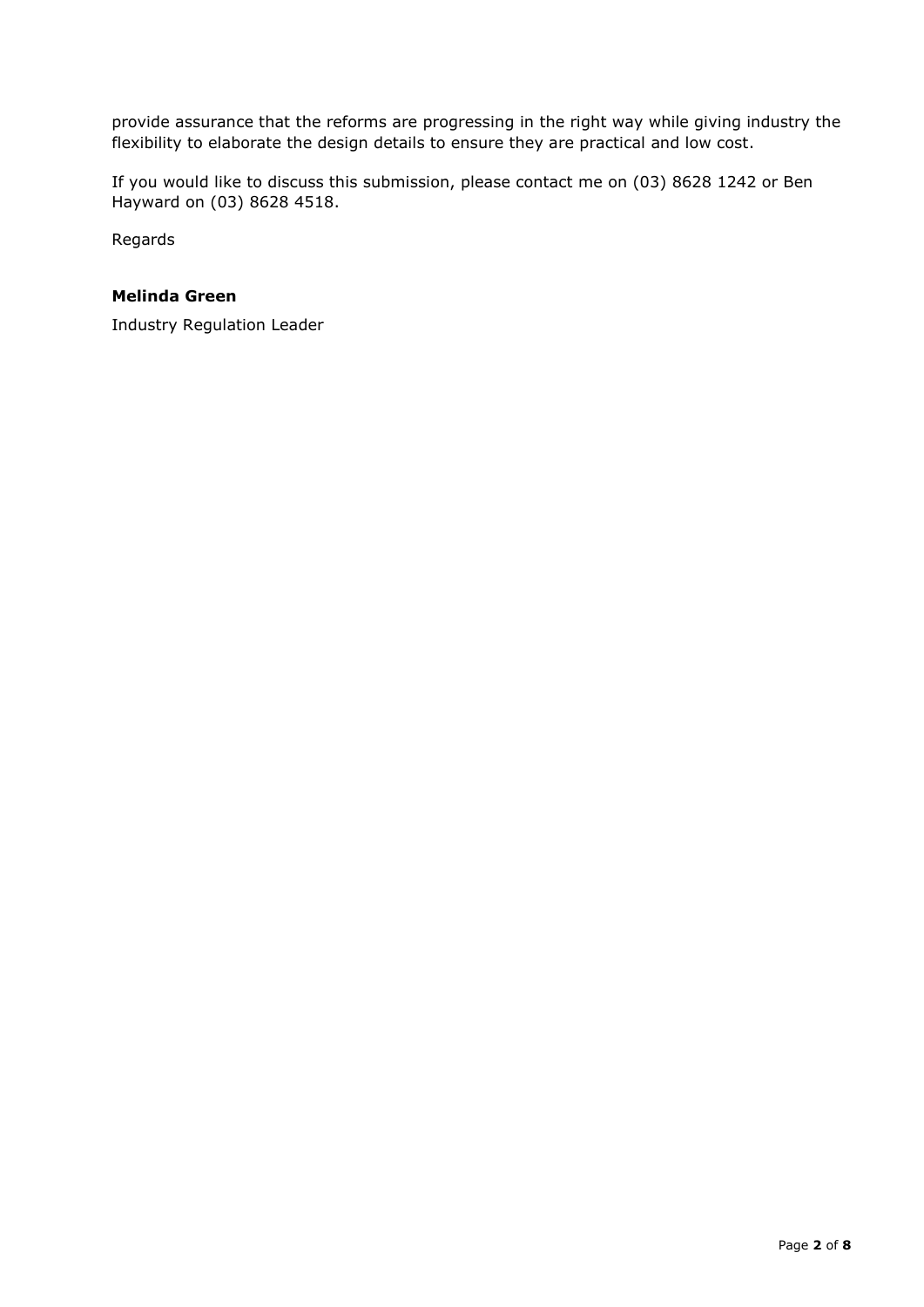

## **1. Implementing the initiatives**

#### **1.1. Industry-led or regulator-led implementation processes**

The package of reforms outlined in the East Coast Wholesale Gas and Pipelines Frameworks Review are of a different nature and more comprehensive than many industry-led initiatives. The Commission correctly identifies that:

- additional rule changes may be required, leading to timing uncertainty;
- an industry-led approach can be less costly than a process requiring law or rule changes;
- industry-led approaches are often used successfully and are well-accepted by participants;
- an industry-led approach may be delayed or not produce a successful or consistent outcome where the interests of affected parties are not aligned or some parties are adversely affected by the changes; and
- industry participants cannot compel others to act quickly or in compliance with the review's recommendations.

For these reasons, EA is not averse to there being additional oversight in the development of the final details of the reforms rather than it being an entirely industry-led process. We prefer a lighter style of governance that would involve either the threat of regulatory intervention or the formation of an industry council to act as a steering committee for the reforms. A steering committee type structure would only need to encompass initiatives that were more likely to require rule changes or where participants have disparate interests. In either case, it would be useful for the Commission to be an observer to be able to be close enough to the process to:

- facilitate any rule or law changes,
- identify issues and take appropriate action, and
- understand any difficulties in meeting the recommendations and allowing flexibility and consideration of alternatives that may be more feasible or beneficial rather than holding participants to strict compliance.

#### **1.2. Cost-benefits analysis and the implementation process**

EA will not fully support the entire package of reforms until the new market environment is clearer, it can be demonstrated that such substantial reforms will achieve the desired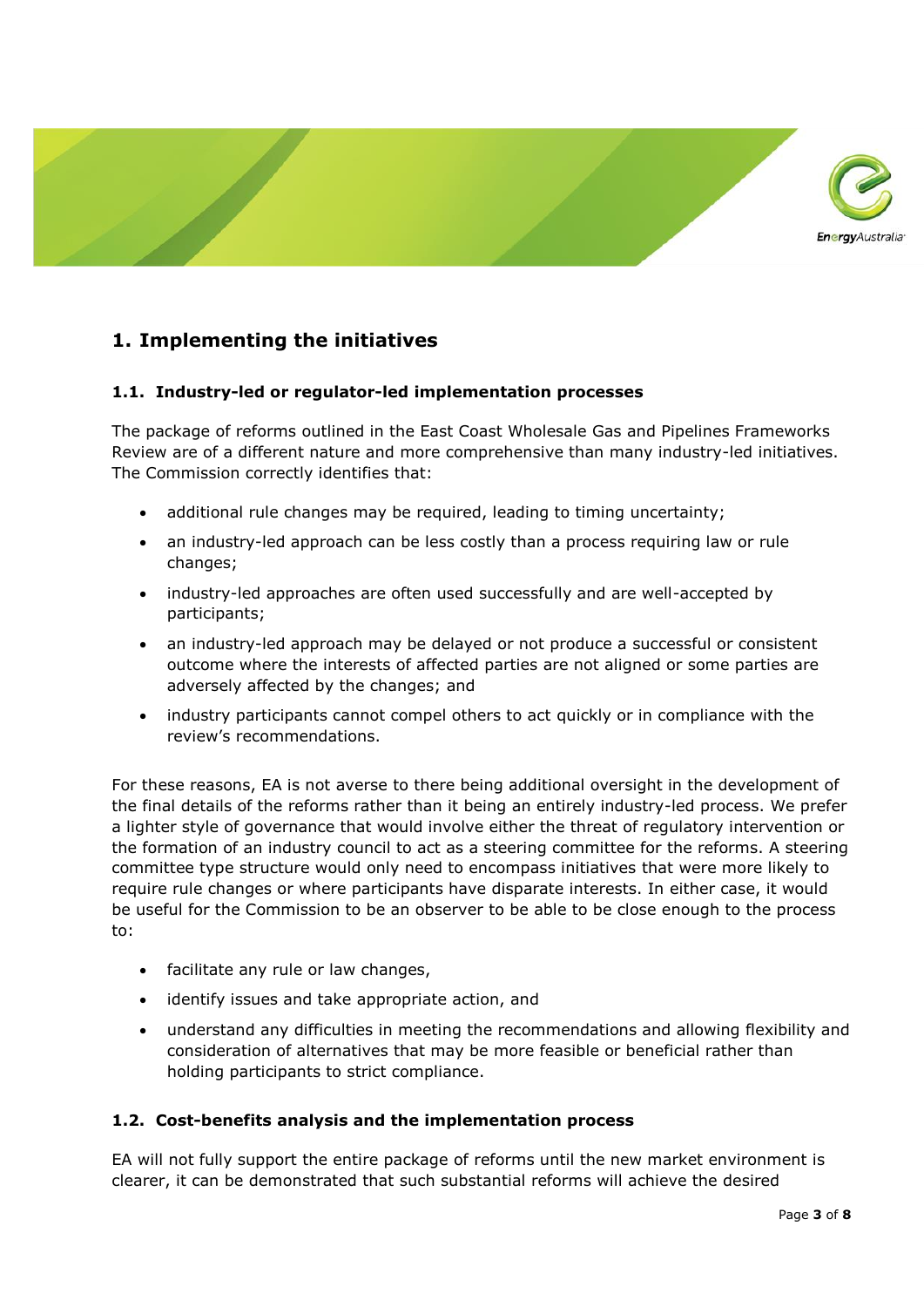objectives and the reforms are backed up by a positive cost-benefit assessment. Implementation of any unnecessary or unsuccessful reforms will introduce additional expense that will ultimately be passed on to energy users.

In the Discussion Paper, the Commission requests participants to provide more information about the costs and benefits of the proposed reforms. While we completely support this as a necessary step, we don't yet know the full extent of the reforms to be able to give useful or reliable cost information. Providing information on benefits is particularly difficult, particularly at this early stage.

Ideally, we would like to see that the reforms are only fully committed to after further work to outline the details with industry involvement and the costs and benefits of each initiative is assessed. To ensure that changes are not made for little incremental benefit, we suggest that the initiatives are implemented in a stepwise manner, once it is known that other simpler and less costly alternatives are not sufficient. This approach would fit in well with the implementation process outlined above which includes industry workshops with some regulatory oversight.

# **2. Auction for contracted but un-nominated capacity**

### **2.1. Interaction with existing nomination and renomination rights**

We support:

- An auction for interruptible capacity with a simple compensation method to increase access and utilisation in uncongested pipelines.
- The implementation of a capacity trading platform to facilitate short-term trades of firm capacity to improve allocative efficiency during high value periods of congestion

It is essential that participants maintain the opportunity to renominate pipeline capacity as required. As outlined by the Commission, renomination rights are integral to managing fluctuating gas demand and responding to price changes through the day. Factors that contribute to this volatility include:

- weather factors that vary customer gas requirements;
- change in customer gas usage profiles (unplanned shutdowns and start-ups); and
- the needs of electricity markets in relation to gas powered generation.

This will become increasingly important as more intermittent generation is installed and LNG facility outages create large supply and demand swings across the east coast gas market.

In uncongested pipelines, interruptible capacity is a sufficient substitute for firm capacity rights. Providing interruptible capacity will achieve the purpose of the auction which is to allow short-term access to capacity and increase utilisation for an efficient price.

However, where the pipeline is physically congested and firm rights are auctioned, the incumbent shipper would not be able to utilise their firm capacity (or at least not the full amount). This would be a backward step. Firm shippers have taken long-term positions to be able to have the flexibility to renominate beyond the nomination cut-off time. We have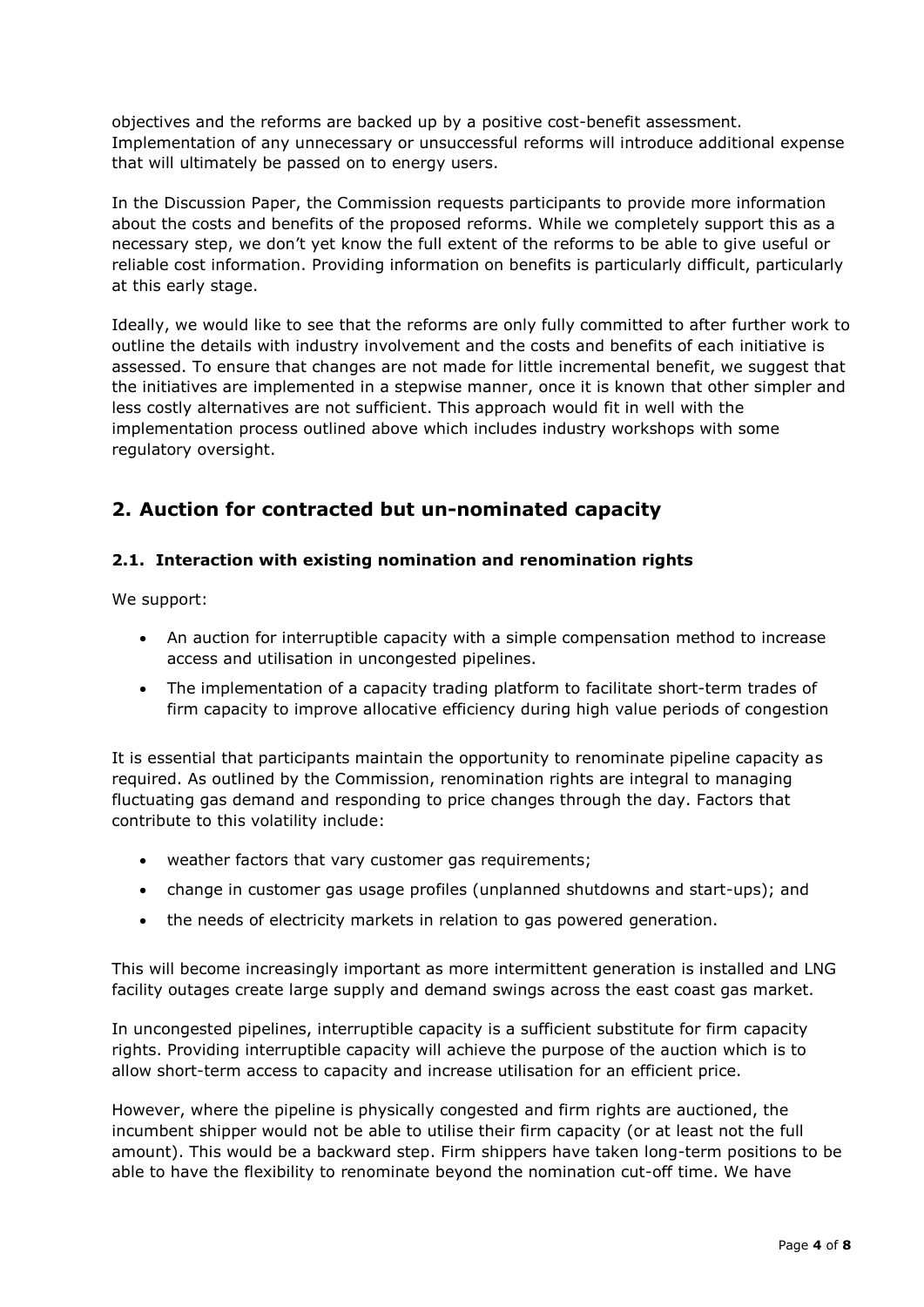considered what changes would be induced in participant behaviour under the proposed capacity auction arrangements, and cannot understand how a shipper could retain the flexibility they currently have without facing higher costs through imbalance or auction charges.

During physical congestion where transport is highly valued, it is likely that firm shippers will find a revenue positive use for their transport or nominate more conservatively in case of a change in weather. Therefore it is unlikely that an auction for firm rights over interruptible will provide significant advantages to auction winners but may incentivise inefficient use of transport by incumbent shippers. The capacity auction does not provide a mechanism for efficient allocation of capacity between shippers in these cases. It's not clear that, overall, the outcomes on a congested pipeline are efficient. This issue requires further consideration.

Under the proposal, firm capacity can be obtained on the trading platform(s). This provides a balance of firm and interruptible services while maximising usage, but without negatively affecting the firm rights of existing shippers. This appears to be appropriate. However, another matter that requires more attention is the viability of short-term trades that can be aligned with commodity trades on the gas supply hub for major routes. Improvements to trading will also allow for renomination rights of existing shippers to remain unaffected as an auction for firm rights would become unnecessary.

## **2.2. Curtailment order**

We believe that a curtailment order is appropriate and that auctioned capacity should be curtailed before incumbent shippers. For this reason, firm trades between shippers would be likely to be valued more highly than auctioned capacity.

#### **2.3. As-available rights**

<u>.</u>

Currently, where a pipeline route is only used opportunistically, as available contracts may provide additional transport above the level of contracted firm. Given that as available contracts will become largely redundant, there is the potential that in some cases less capacity will be available for short-term use.

#### **2.4. Individual or combinatorial allocation**

As capacity on individual sections is useless without the entire route, a combinatorial auction is essential. It's unacceptable that shippers could be at risk of purchasing capacity that is unusable because it's only part of the transport route required.

Complementarities between different pipelines and segments of pipelines are extremely important. For example, to bring gas from Wallumbilla down to Victoria effectively requires three pipelines and an interconnect  $-$  SWQP, QSN, MSP and the VNI.<sup>1</sup> A second route into Victoria would be SWQP, QSN, MAP, SEAgas and SWP.<sup>2</sup> A shipper would want to purchase all or none of their requested capacity across one route to avoid paying for unwanted capacity.

<sup>&</sup>lt;sup>1</sup> South West Queensland Pipeline, Queensland to South Australia/New South Wales Link, Moomba to Sydney Pipeline, Victorian-New South Wales Interconnect

<sup>2</sup> Moomba to Adelaide Pipeline, South East Australia Gas Pipeline, South West Pipeline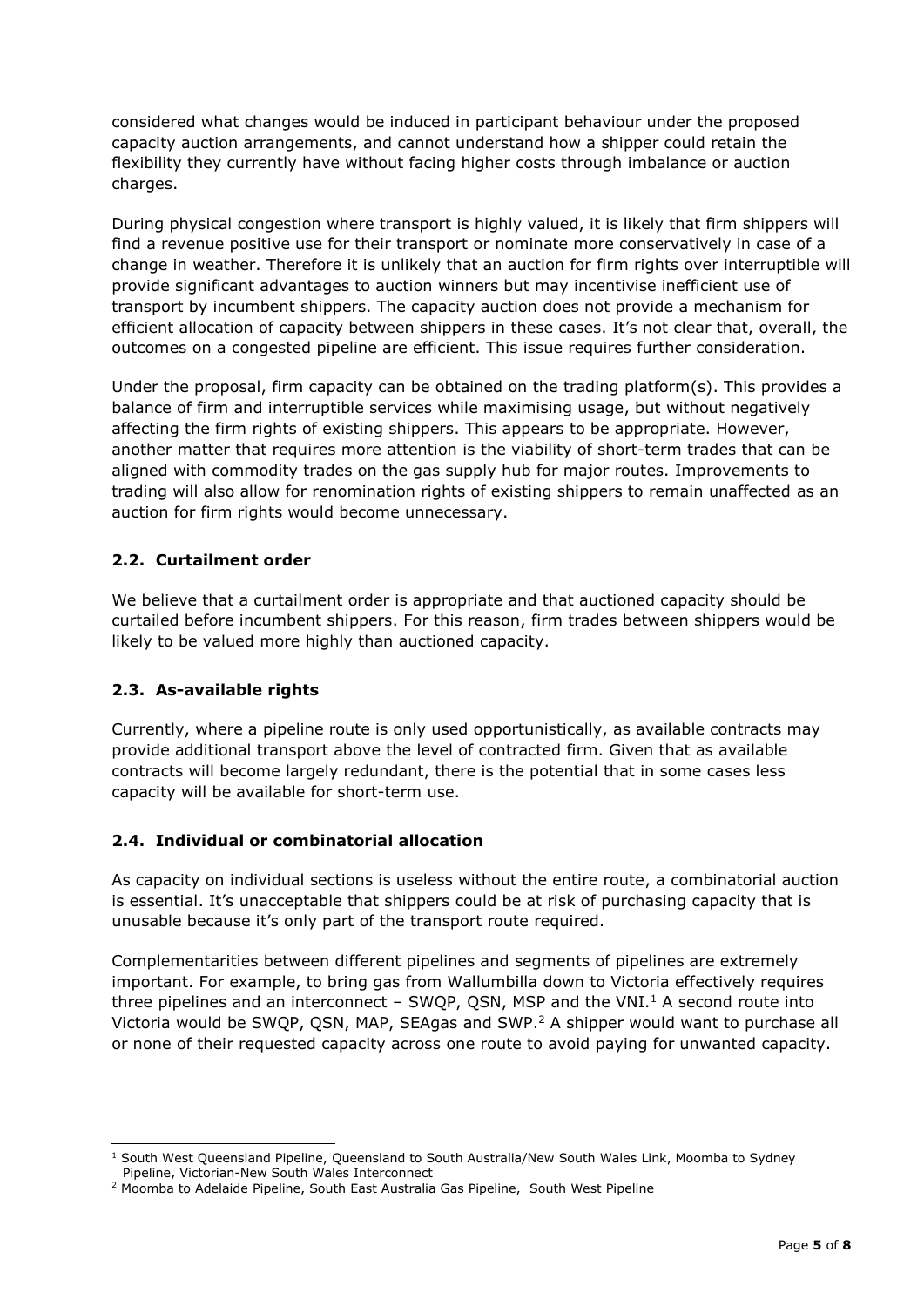A similar issue arises where a shipper wants to align purchase of commodity and transport. The capacity auction requires a shipper to commit to one of either a GSH commodity transaction or a capacity auction purchase before the other.

#### **2.5. Prices paid by winning bidders**

We agree with the Commission that in a simple auction, the second price rule (the winner pays the minimum required to win the auction) would be preferable however this may be difficult to implement with a combinatorial auction. Given that a combinatorial auction is important we agree that the first price rule (pay-as-bid) should be implemented.

We note that although the auction would take place daily, the fluctuations in the price of capacity with congestion and demand would make efficient bidding difficult for shippers under a first price rule. Where there is no congestion, it may be simple to implement the second price rule without complexity. Here, winners of auction would pay the auction floor price.

#### **2.6. Number of rounds in the auction**

We agree with the Commission that the benefits of multiple rounds do not appear to outweigh the costs of increased complexity.

### **2.7. Scope of the auction**

Shippers will require capacity across multiple pipelines, often these will be owned by different parties. At this stage we do not see how multiple platforms can deliver the requirements to link sections of capacity in a single bid.

#### **2.8. Institutional setting**

We agree with the Commission that AEMO is the natural choice to operate a cross-pipeline auction. Participants have information sharing and reporting arrangements with AEMO which can be leveraged.

We require the ability to align capacity purchases and sales with commodity purchases and sales on the Gas Supply Hubs. This could not be achieved without a single market operator for both products.

#### **2.9. Allocation of auction residue**

In the event of a combinatorial bid being successful, the residue value should be allocated pro-rata. A Shapely value allocation method (paid in proportion to the value of the auction without that segment) is overly complicated and does not necessarily deliver a more efficient outcome. The pro rata allocation could be determined by relative pipeline length or by reserve price.

# **2. Capacity trading platform(s)**

We support a single trading platform that covers all relevant contract carriage platforms. We consider that AEMO would be the appropriate candidate for reasons covered by the Commission. That is, AEMO is a single point of coordination for gas and transport for the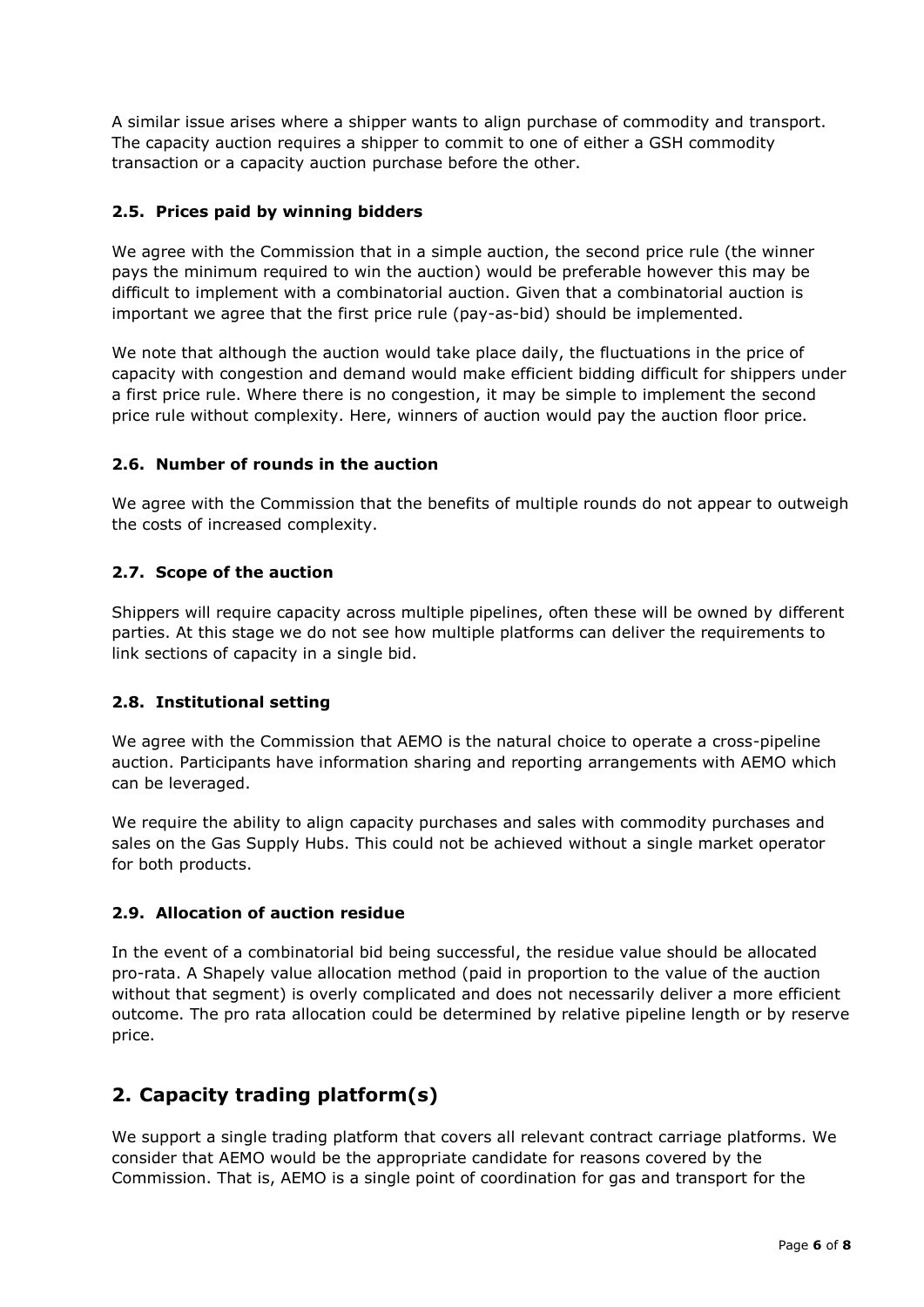industry, using AEMO would allow participants to manage a single set of prudential arrangements, and help to minimise IT implementation costs.

The current gas trading platforms are under-utilised. An exchange for transport capacity that aligns with the GSH would increase the useability of the markets and increase trading of both capacity and commodity. The interdependency of the two markets means alignment is necessary to allow trades to be completed without the potential to gain an unusable asset where a participant only obtains transport **or** commodity, but not both. The viability of this option should be further investigated as it is a serious concern that is not yet fully resolved.

## **3. Information on primary capacity purchases**

The Commission has recommended that information on the prices struck for all primary trades be published, along with information on the key terms and conditions that may have affected the prices struck in those trades. $3$  We support increased transparency in principle as it can improve outcomes for consumers, but not where it would have unacceptable or disproportionate commercial risks to some businesses. A more appropriate mechanism to improve transparency than the proposal put forward by the Commission is to mimic the NEM by publishing detailed historical data by participant.

Detailed historical information can substitute for participant position information without the unwanted effects. This goes some way to aligning the gas market information with the transparency in the NEM. Currently, this information can be approximated by analysis of STTM and DWGM data published at the participant level. The reforms will remove the availability of this information which the Commission should remediate with a recommendation for its direct publication on the Bulletin Board.

Our concerns with the Commission's recommendations are:

- Upstream gas supply positions will be revealed by publication of contracted MDQ. This reduces the bargaining position when negotiating other gas supply contracts. A lack of upstream gas could also alert a gas seller to a strong need to buy gas from them.
- A transparent transport position at a particular location allows a gas seller to increase prices as the cost of transport has been sunk by the buyer.
- Electricity market positions will be revealed as purchased gas transport signals to the market that a gas powered generator does or does not have supply for a particular period. This will damage the competitive position of generators looking to sell electricity derivatives as well as a retailer looking to purchase a hedge rather than rely on their generator.

If the Commission proposes that aggregated primary trade information is published, we suggest it is restricted to a timeframe of one to two years in advance, as this would provide information on prices being paid aligning with new entrant hedging timeframes. To ensure discrimination is not occurring, an average price paid for firm capacity is all that is necessary. There should also be a hurdle that enough capacity has been sold to ensure an appropriate level of aggregation can be reached.

<sup>-</sup><sup>3</sup> AEMC 2016, *East Coast Wholesale Gas Market and Pipelines Frameworks Review*, Pipeline Access Discussion Paper, 3 March 2016, Sydney, pg 76